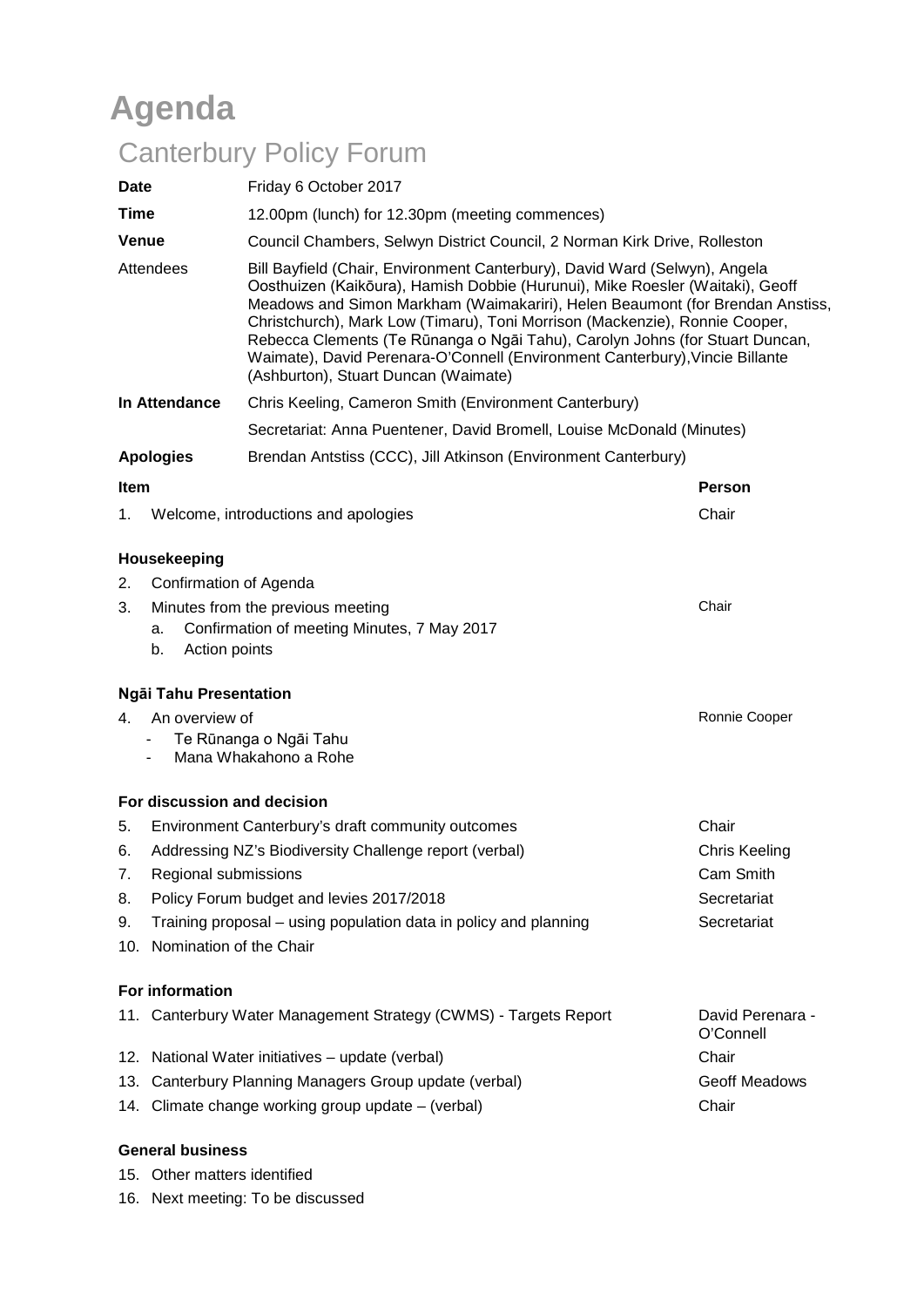# Canterbury Policy Forum

| Date:          | Friday 7 July 2017                                                                                                                                                                                                                                                                                                                                                        |
|----------------|---------------------------------------------------------------------------------------------------------------------------------------------------------------------------------------------------------------------------------------------------------------------------------------------------------------------------------------------------------------------------|
| Time:          | 12.30pm                                                                                                                                                                                                                                                                                                                                                                   |
| Venue:         | Selwyn District Council, 2 Norman Kirk Drive, Rolleston                                                                                                                                                                                                                                                                                                                   |
| Present:       | Bill Bayfield (Chair, Environment Canterbury), David Ward (Selwyn), Simon<br>Markham and Geoff Meadows (Waimakariri), Helen Beaumont<br>(Christchurch), Toni Morrison (Mackenzie), Fabia Fox (Waimate), Hamish<br>Dobbie (Hurunui), Mark Low (Timaru), David Perenara-O'Connell<br>(Environment Canterbury), Ronnie Cooper (Ngāi Tahu) and Vincie Billante<br>(Ashburton) |
| In attendance: | Murray Washington (Selwyn), Nicole Randall (Christchurch), Cameron Smith<br>(Environment Canterbury)                                                                                                                                                                                                                                                                      |
|                | Secretariat: Anna Puentener, David Bromell, Louise McDonald (minutes)                                                                                                                                                                                                                                                                                                     |
| Apologies:     | Brendan Anstiss and Richard Osborne (Christchurch), Mike Roesler<br>(Waitaki), Stuart Duncan and Carolyn Johns (Waimate),                                                                                                                                                                                                                                                 |

#### **1. Welcome, introductions and apologies**

Bill Bayfield welcomed attendees to the meeting. Apologies were noted.

#### **2. Confirmation of agenda**

The agenda was confirmed and the following matters added:

- Mana Whakahono a Rohe:Iwi Participation Arrangements and processes update (Ronnie Cooper)
- Coastal Plan review (Bill Bayfield)

#### **3. Minutes from the previous meeting**

#### **a. Confirmation of meeting Minutes**

The minutes of the meeting held 7 April 2016 were accepted as a true and accurate record.

#### **b. Action Points**

The action schedule was reviewed.

Geoff Meadows reported on health and well-being in the Long-Term Plan (LTP) process following the LTP workshop. The District Health Boards are looking for early engagement with the LTP process for health issues.

Bill Bayfield confirmed that draft terms of reference for a compliance, monitoring and enforcement working group would go to the Chief Executives Forum.

All other items on the action list were covered by items on the agenda for this meeting.

#### **4. Canterbury Climate Change Working Group terms of reference**

Bill Bayfield spoke to this report and invited more members to join the Canterbury Climate Change Working Group, suggesting a mix of skills to include communications, engineering and policy expertise. He thanked those councils who had already nominated representatives:

David Bromell joined the meeting at 1.42 pm.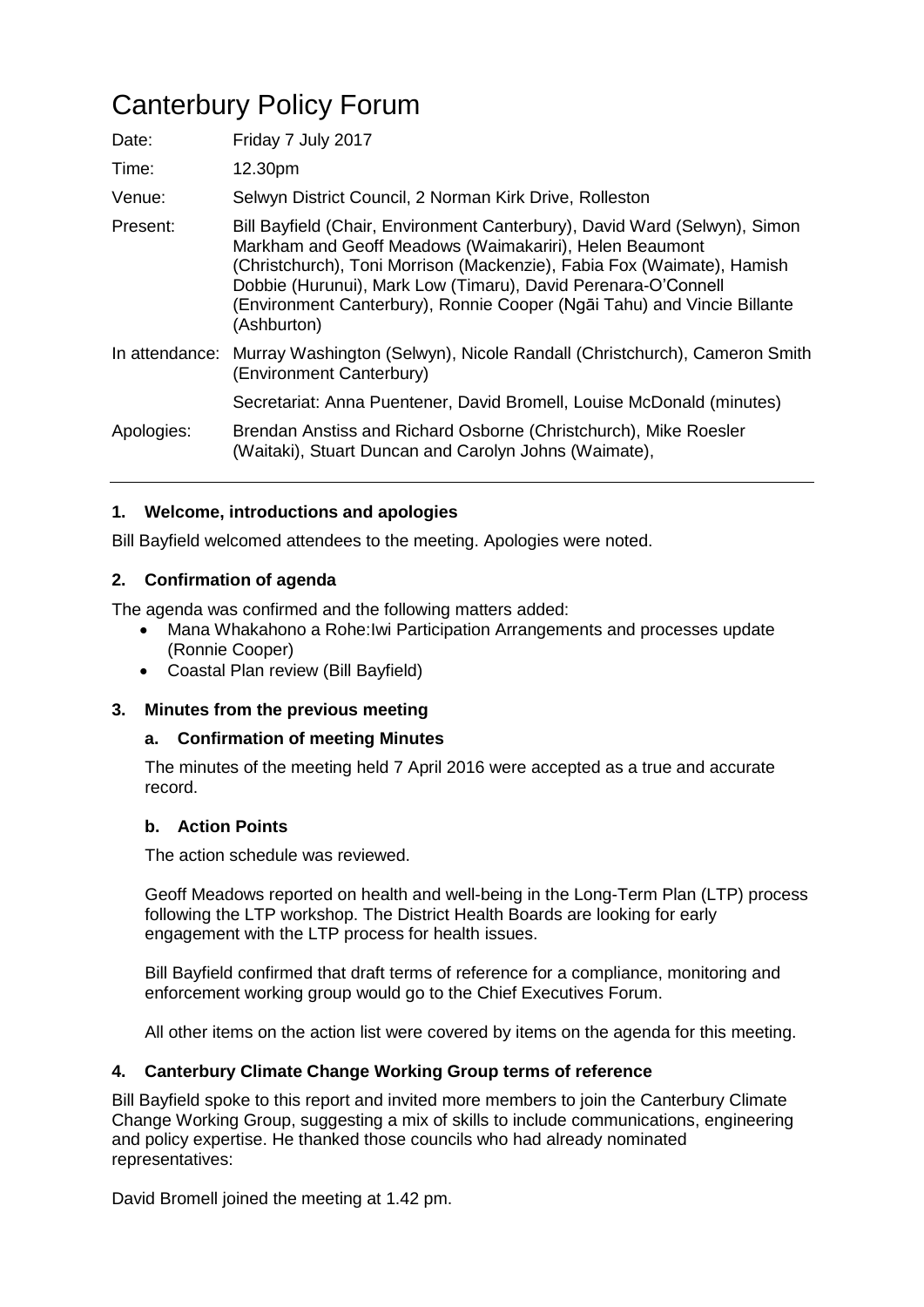It was agreed that the working group would agree a way of working that would include avoiding duplication, and linking in with other organisations' work in this field.

Key assumptions will be incorporated into the Group's work programme, e.g. scenarios for rainfall, floods, sea level rise etc.

Ronnie Cooper advised that Ngāi Tahu had commissioned work from NIWA and this information could be shared with councils.

#### **Resolved**

#### **The Canterbury Policy Forum:**

**1. endorsed the draft terms of reference for the Canterbury Climate Change Working Group.**

> *David Ward / Bill Bayfield Carried*

#### **5. Canterbury Water Management Strategy update**

Bill Bayfield introduced this item and advised that Cr David Caygill and Dr Andy Pearce, chair of the Regional Water Committee will attend the 25 August Mayoral Forum to report on the Canterbury Water Management Strategy.

It was noted that information that is circulated to the Mayoral Forum is also circulated to the Chief Executives.

The Canterbury Policy Forum noted the contents of the report.

**Action point**: future CWMS updates will to go firstly to the Policy Forum, the Chief Executive Forum and then to the Mayoral Forum.

Item 6 was considered later in the meeting.

#### **7 Review of regional submissions**

Cameron Smith presented this report and advised a correction to the table in Appendix A – the Resource Legislation Amendment Bill submission was drafted by the Canterbury Planning Managers Group.

Working together and having support from the secretariat for the preparation of submissions and advocacy letters was strongly supported. It was confirmed that the joint approach would always accommodate individual councils presenting a different view or different emphasis on any issue.

Anna Puentener and David Bromell were thanked for assistance provided to councils and for their work bringing together the regional view.

#### **Resolved**

#### **The Canterbury Policy Forum:**

- **1. confirmed the value to councils of jointly produced submissions and advocacy letters**
- **2. agreed to take this paper, as amended to the Chief Executives Forum**
- **3. acknowledged the significant impact of the secretariat.**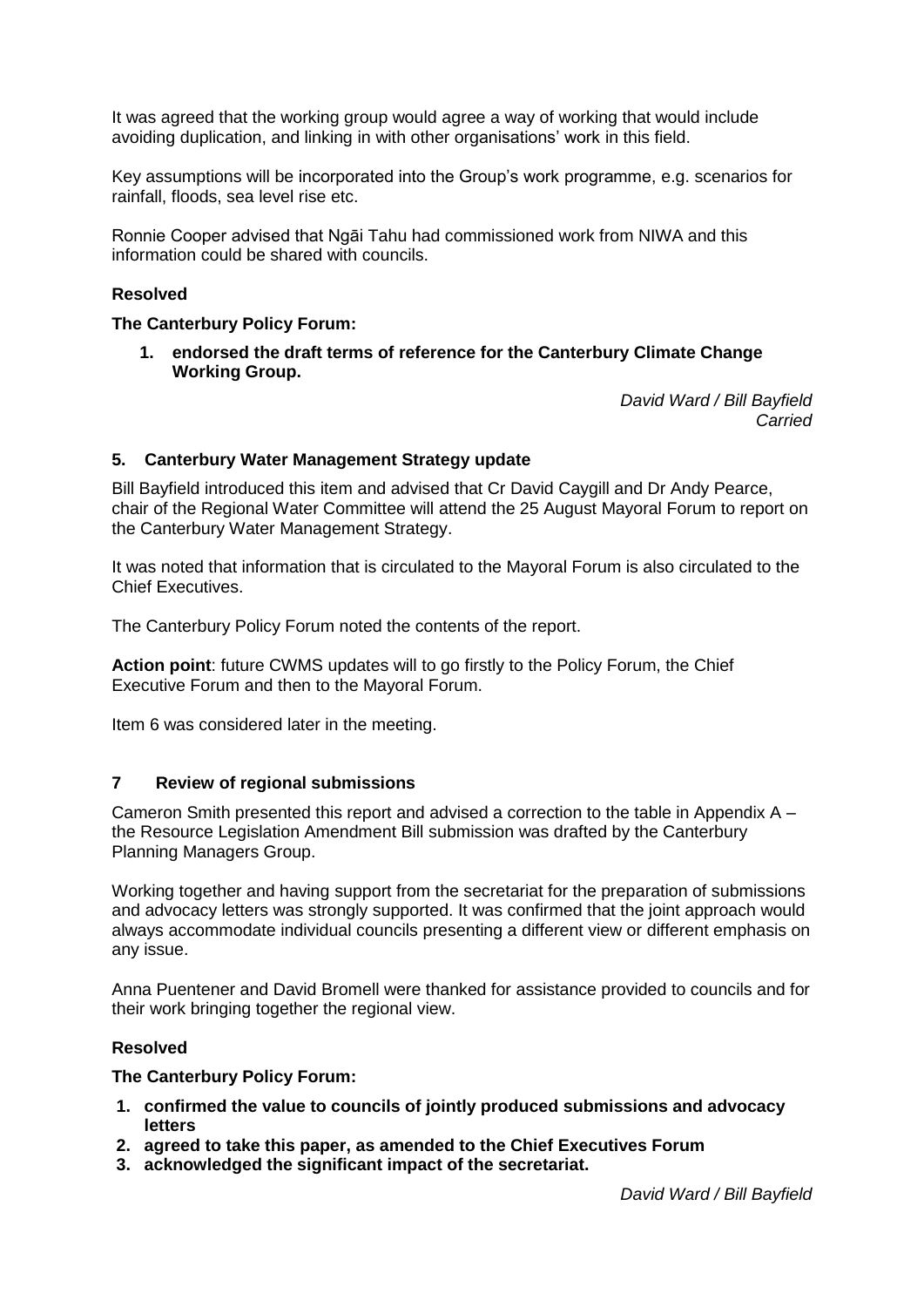Nicole Randall joined the meeting at 1.15 pm.

#### **8. Assessing Resource Legislation Amendment Act implications**

Cameron Smith presented this report and invited feedback on the usefulness of the information provided in the implication analysis that was attached to the report.

It was acknowledged that the national planning standards will have significant implications for formats, the preparation of documents and collaborative planning processes. Simon Markham advised that the Planning Managers' Group would provide a local authority perspective.

As signalled at the beginning of the meeting Ronnie Cooper provided an update on implications of Mana Whakahono a Rohe. Ngāi Tahu has conducted its own legal analysis of the changes introduced by the Amendment Act that identified two types of arrangement:

- Iwi-initiated arrangements
- Council-initiated arrangements.

At the higher level, arrangements will deal with strategic issues. It will be important that Papatipu Rūnanga have an equal role. Ngāi Tahu recognises that it will take time to figure out the new requirements of the Amendment Act and will allow time for people to work through it and develop partnerships.

In response to a question regarding current agreements with iwi, Ronnie reassured the meeting that existing agreements would stand. Ngāi Tahu would continue to build on what has already been established. They do not want to duplicate council processes and a letter will be sent to council Chief Executives advising that Ngāi Tahu would like to rely on the current mechanisms for dealing with resource consent applications.

**Action point:** Ronnie to arrange a presentation to the Forum on work being done by Ngāi Tahu.

**Action point**: another presentation to be arranged on Takutai Moana applications, including coastal zone management and customary title.

#### **Resolved**

**The Canterbury Policy Forum:**

**1. note Environment Canterbury's approach to assessing implications of the Resource Legislation Amendment Act.**

> *Bill Bayfield / Hamish Dobbie Carried*

#### **9. Regional Submissions 2017**

Anna Puentener presented this report and, noting that the list of legislative changes in the report was Resource Management Act focused, invited input from members of other legislation changes.

**Action Point:** David Perenara-O'Connell to circulate the Environment Canterbury submission on the proposed national environment standard on outdoor storage of tyres (this could be converted to a joint submission)**.**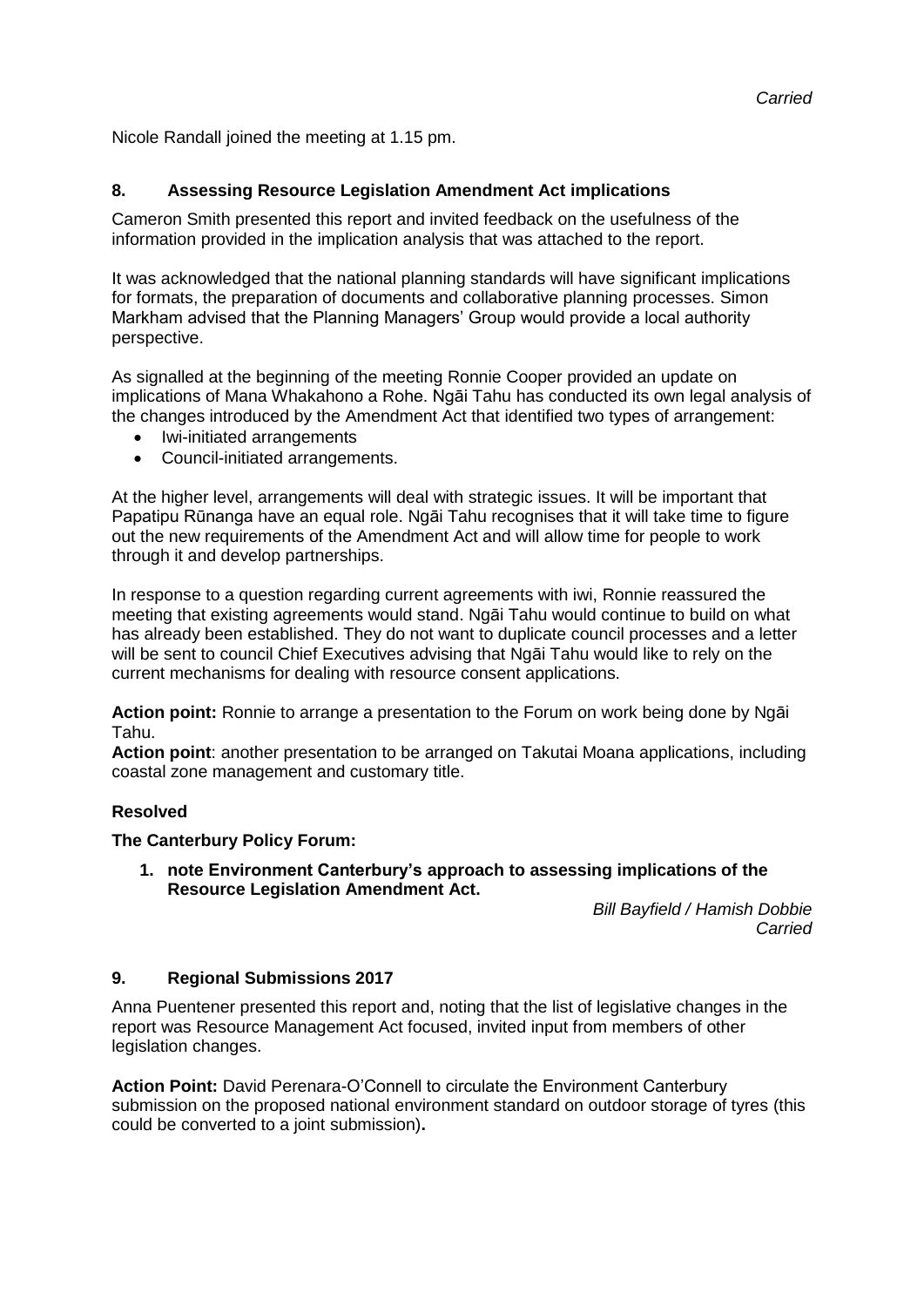#### **Resolved**

**The Canterbury Policy Forum:**

- **1. agreed that the following legislation and national policy instruments require a regional submission in 2017 and agrees the groups to lead development of regional submissions:**
	- **a. Air - amendment to the NES – (Environment Canterbury)**
	- **b. Dam safety – (Environment Canterbury)**
	- **c. National Planning Standards – (Planning Managers' Group)**
	- **d. Biodiversity NPS – (Environment Canterbury)**
	- **e. Natural Hazards – (Regional Working Group)**
	- **f. Drinking water inquiry and NES – (Canterbury Drinking Water Reference Group)**
- **2. noted that the Policy Forum is working to broaden the focus of regional submissions beyond the Resource Management Act/environmental arena.** *Geoff Meadows / Bill Bayfield*

*Carried*

#### **10. Centre of Excellence for Quality Advice**

Nicole Randall (Principal Advisor Policy) reported on the Christchurch City Council Centre of Excellence for Quality Advice that was established in October 2016, and offered Forum members:

- attendance at professional development events
- copies of best practice reports, standards for reports, policies and strategies
- guidance material including standards for reports, policies and strategies.

Christchurch City Council will approach Chief Executives to establish a cross-agency group to share best practice for advice, policies and strategies.

Item 12 was then taken.

#### **12. Selwyn District Plan review**

David Ward provided an update on the Selwyn District Plan review. He raised the matter of consultation with the community. Having just approved the Annual Plan following a consultation process, they would now be moving to more consultation on the Long-Term Plan, asset management, the District Plan review and then policy statements. There is a danger of over-consulting and of not reaching a good representation of the community.

It was agreed that it would be useful to share ideas to improve consultation processes.

#### **11. Regional Transport**

Bill Bayfield reported on work being done by the Canterbury Regional Transport Committee (RTC). This includes talking with other South Island RTC chairs. He encouraged policy forum members to bring big-picture transport (including public transport) issues to the Policy Forum to be a sounding board.

The issue of aligning timeframes for the Government Policy Statement on Land Transport (GPS), the National Land Transport Programme and local government plans was raised at the RTC.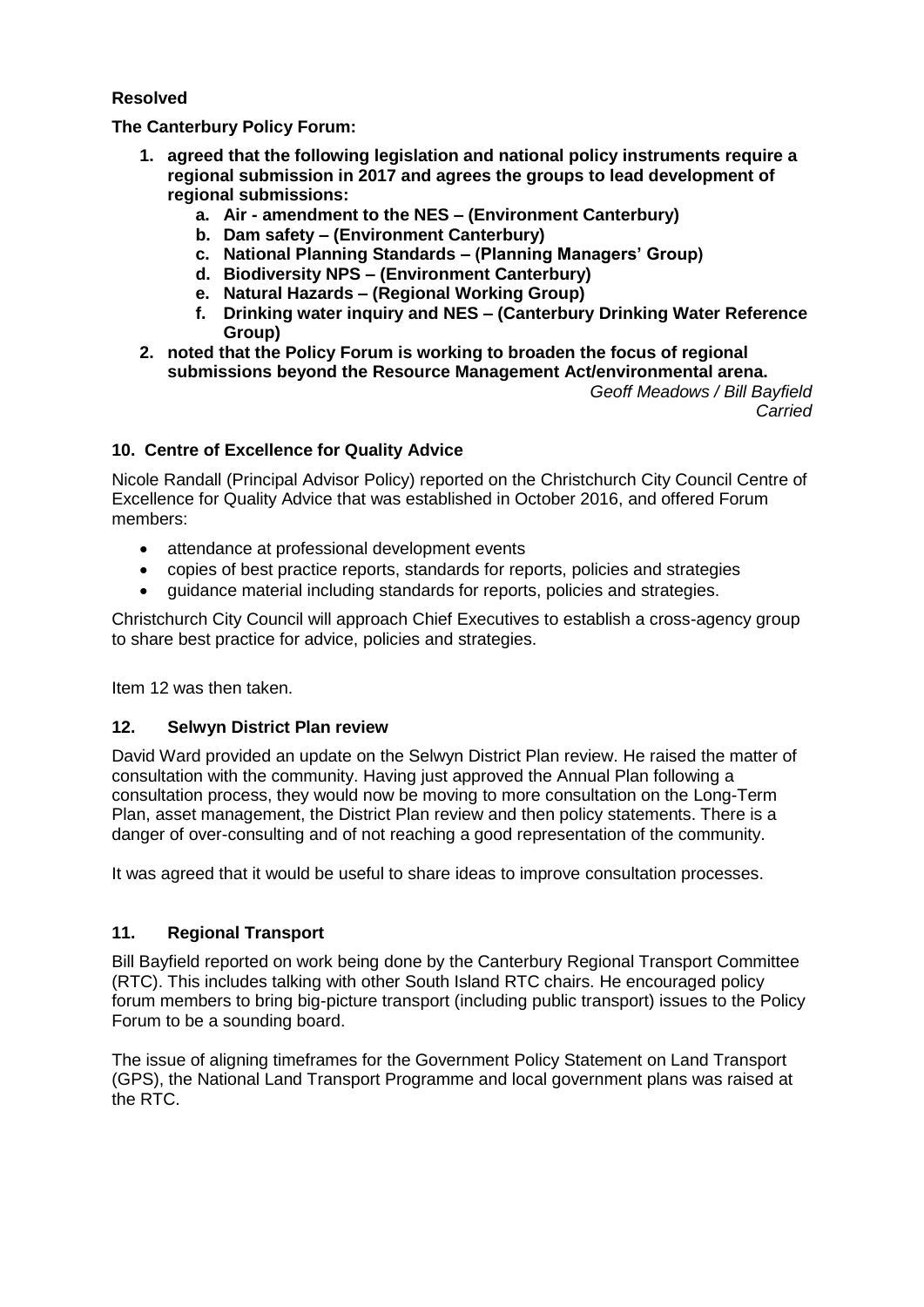#### **Resolved**

**The Canterbury Policy Forum:**

- **1. noted the work that has been undertaken to develop a regional transport work programme for the Canterbury Regional Transport Committee that reflects its statutory function and expanded strategic function to implement the Canterbury Regional Economic Development Strategy's transport work stream**
- **2. noted the priority initiatives of the regional transport work programme that have been agreed in principle to be the focus of the Canterbury Regional Transport Committee in the short term**
- **3. noted that Environment Canterbury is supporting the South Island Regional Transport Committee Chairs Forum to develop a South Island-wide programme, with a similar focus on improving resilience, enabling freight growth, and supporting visitor retention and regional distribution**
- 4. **noted the Canterbury Regional Transport Committee is working on the issue of aligning timeframes for the Government Policy Statement on Land Transport, the National Land Transport Programme and local government plans**.

*Bill Bayfield / Hamish Dobbie Carried*

#### **13. Update on freedom camping**

Anna Puentener presented this report that included an update from the Responsible Camping Forum.

The Responsible Camping Forum discussed accessing and using data about visitors. The meeting discussed the gap in research on the social licence to freedom camp. Noting that Selwyn District Council has done research on freedom camping, how to get a good regional understanding was considered. Some members expressed some reservations about residents' surveys as the best way to get a good understanding of the issues. It was agreed that freedom camping should not be considered a problem and that the focus should be on irresponsible freedom camping

**Action Point:** A paper will go to the Chief Executive's Forum on tourism issues.

#### **Resolved**

**The Canterbury Policy Forum:**

- **1. noted action undertaken by the Responsible Camping Forum**
- **2. noted work proposed to investigate freedom camping questions**
- **3. noted that with the refresh of the Canterbury Regional Economic Development Strategy, there is an opportunity to take a broader look at tourism issues generally.**

*Bill Bayfield / Hamish Dobbie Carried*

#### **14. Regional Pest Management Plan review update**

Bill Bayfield presented this update and explained that the Pest Management Plan had been prepared with the biodiversity strategy in mind.

Ronnie Cooper advised that Ngāi Tahu is working with the Department of Conservation on threatened species (taonga) and this is a natural fit with the biodiversity work being done.

#### **15. Braided rivers management update**

Bill Bayfield presented this report on the work being done with a number of agencies to look at the margins of braided rivers where people have been allowed to occupy and use land.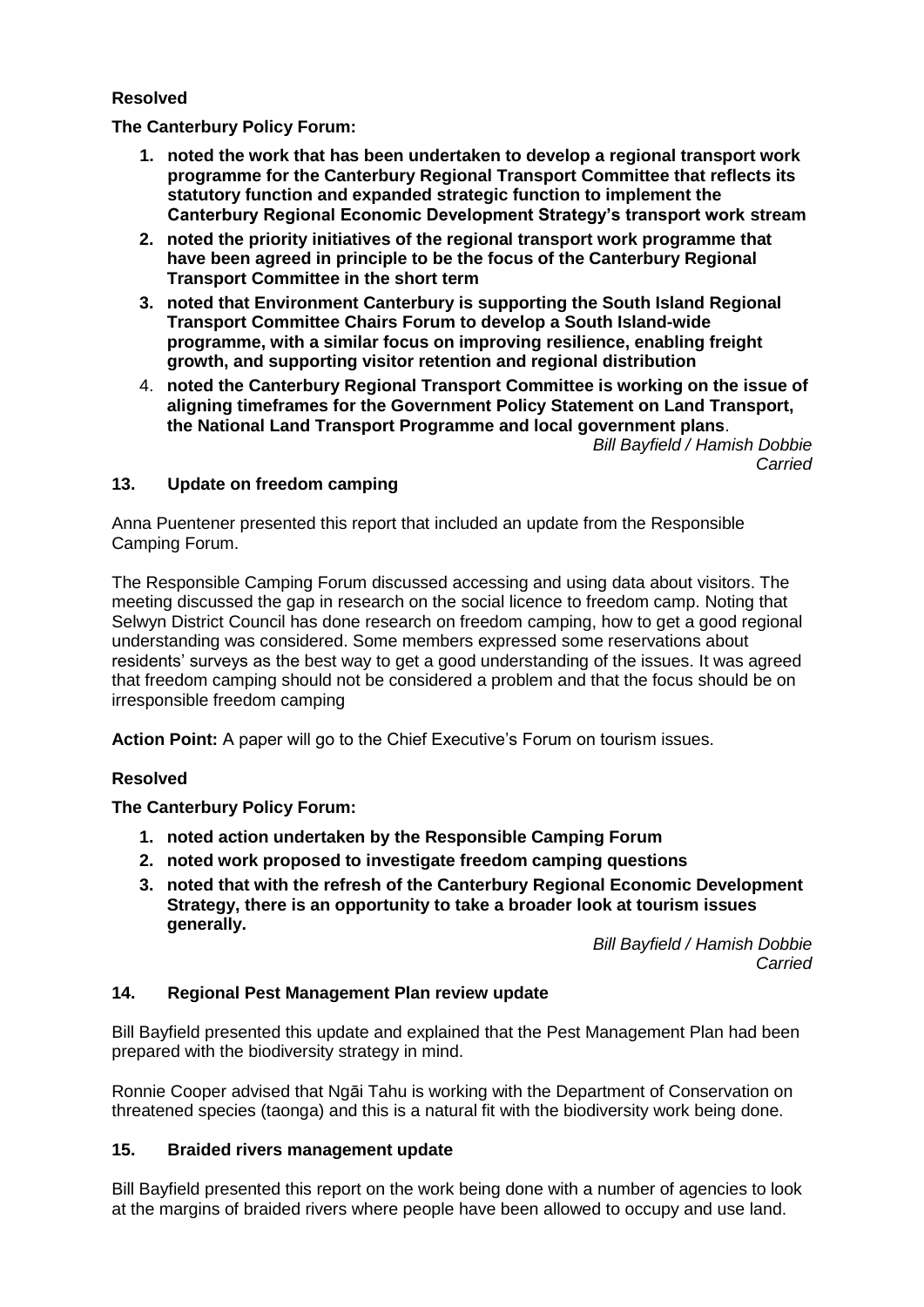He expressed appreciation for the contribution provided by Ian Hyde, Ashburton District Council, who has been acting in an observing and advisory role to the Braided Rivers Action Group.

#### **16. Canterbury Planning Managers Group update**

Geoff Meadows provided an update on the Canterbury Planning Managers' Group. Compliance and enforcement has been discussed with the Ministry for the Environment. Forest and Bird representatives will be attending the next meeting.

#### **17. Canterbury Regional Economic Development Strategy update**

David Bromell reported on the recent launch of the Canterbury Regional Economic Development Strategy (CREDS). He is working with the Ministry of Business, Innovation and Employment on funding agreements and will report to the Chief Executives Forum on the implementation of the CREDS when it meets on 31 July 2017.

Helen Beaumont explained that ChristchurchNZ came into being on 1 July, bringing together Christchurch & Canterbury Tourism, Canterbury Development Corporation, International Education, the Convention Bureau and the Christchurch City Council's Major Events team. The new entity will be fully owned by the Christchurch City Council but will have a Canterbury-wide mandate. The matter of how regional matters will be inputted into the new agency was raised.

**Action Point**: CCC will provide more information about how ChristchurchNZ will engage with the Canterbury councils as the entity evolves.

#### **18. Other matters identified**

#### **Regional Coastal Environment Plan**

Bill Bayfield raised the timing of the review of the Regional Coastal Plan. He proposed to wait for central government's natural hazards National Policy Statement before undertaking this review. He suggested that a delay in the review should not hold anything up and in the meantime work was being done on water issues in the Orari-Temuka-Opihi-Pareora zone and the Waimakariri zone.

#### **National Water Initiatives**

Bill Bayfield explained that the Minister has required all regional councils to provide information on water quality conditions, rules and investigations with predictions of where this information will take the country to in 2030 in in respect to swimmability. Unfortunately, the timeframe for getting this information to the Minister does not allow time for regional councils to engage with territorial authorities and the community.

Environment Canterbury and the Canterbury Drinking Water Reference Group will be making submissions to Stage Two of the Inquiry Panel Havelock North Drinking Water Inquiry.

**Action point**: provide a copy of the water focussed questions from the Office of the Auditor General.

#### **19. Next meeting**

Friday 6 October 2017, Selwyn District Council.

There being no further business, the meeting closed at 3.05 pm.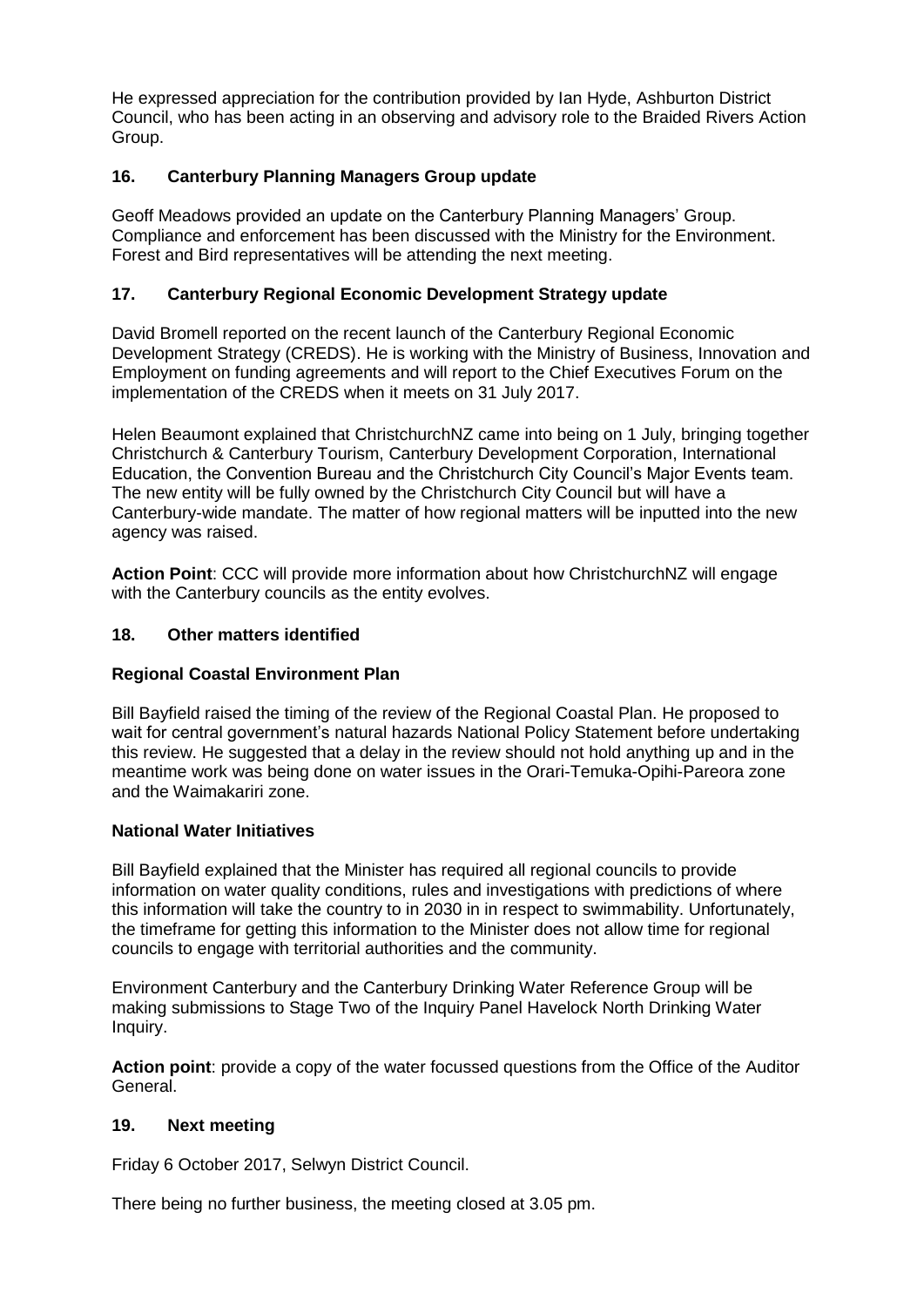# Action Points Canterbury Policy Forum

#### As at 6 October 2017

Items will be removed once complete.

| <b>Date</b> | <b>Subject</b>                                                                                                                                             | <b>Actioned by</b>        | <b>Deadline</b>            | <b>Status</b>                                                                  |
|-------------|------------------------------------------------------------------------------------------------------------------------------------------------------------|---------------------------|----------------------------|--------------------------------------------------------------------------------|
| 2.12.16     | <b>Regional submissions 2017</b>                                                                                                                           |                           |                            |                                                                                |
|             | • Advise the Secretariat which item/s they have an interest in<br>and/or interest in leading                                                               | <b>All Councils</b>       | Ongoing                    | Agenda item 7.                                                                 |
|             | • Forward to the Secretariat any other regulations they<br>believe may be upcoming, for consideration                                                      | <b>All Councils</b>       |                            |                                                                                |
| 7.04.17     | <b>Climate change</b>                                                                                                                                      |                           |                            |                                                                                |
|             | • Discuss and agree terms of reference for the Climate<br><b>Change Working Group</b>                                                                      | All                       | 7 July 2017                | Complete.<br>First meeting arranged for Monday 9 October.                      |
|             | • CEs invited to nominate members for the CCWG                                                                                                             | <b>Bill Bayfield</b>      |                            | Agenda item 14.                                                                |
| 7.04.17     | <b>Compliance, monitoring and enforcement</b>                                                                                                              |                           |                            |                                                                                |
|             | • Draft terms of reference for a compliance, monitoring and<br>enforcement working group for Chief Executives'<br>agreement.                               | Secretariat               | 7 July 2017<br>30 Oct 2017 | Completed.<br>Bill Bayfield to discuss further with Operations<br>Forum Chair. |
| 7.07.17     | Ngāi Tahu presentations to the Forum                                                                                                                       |                           |                            |                                                                                |
|             | • Mana Whakahono a Rohe                                                                                                                                    | Ronnie Cooper /           | 6 Oct 2017                 | Agenda item 4.                                                                 |
|             | • Takutai moana applications                                                                                                                               | Secretariat               | Dec 2017 (TBC)             |                                                                                |
| 7.07.17     | <b>CWMS reports</b>                                                                                                                                        |                           |                            |                                                                                |
|             | • Plan for the CWMS reports to come first to the Policy<br>Forum, then Chief Executives, before the Mayoral Forum                                          | Secretariat               | 6 Oct 2017                 | In progress for 2018 meetings.<br>CWMS - Targets report - Agenda item 11.      |
| 7.07.17     | <b>Regional submission</b>                                                                                                                                 |                           |                            |                                                                                |
|             | • Circulate the ECan submission on the proposed National<br>Environment Standard on outdoor storage of tyres for<br>development into a regional submission | Environment<br>Canterbury | 4 Aug 2017                 | Completed.                                                                     |
| 7.07.17     | <b>Tourism issues</b>                                                                                                                                      |                           |                            | CMF agreed 25/08 to seek additional funding                                    |
|             | • A paper will go to Chief Executives on tourism issues<br>including freedom camping                                                                       | Secretariat               | 30 Oct 2017                | from the Regional Growth Programme to<br>advance the regional Visitor strategy |
| 7.07.17     | <b>ChristchurchNZ</b>                                                                                                                                      |                           |                            |                                                                                |
|             | • Arrange for a representative from ChristchurchNZ to<br>address the next Chief Executives Forum.                                                          | Secretariat               | 30 Oct 2017                | In progress.                                                                   |
| 7.07.17     | <b>National Water initiatives</b>                                                                                                                          |                           |                            |                                                                                |
|             | • Circulate AuditNZ's water themed questions                                                                                                               | Environment<br>Canterbury | 1 Aug 2017                 | Completed.                                                                     |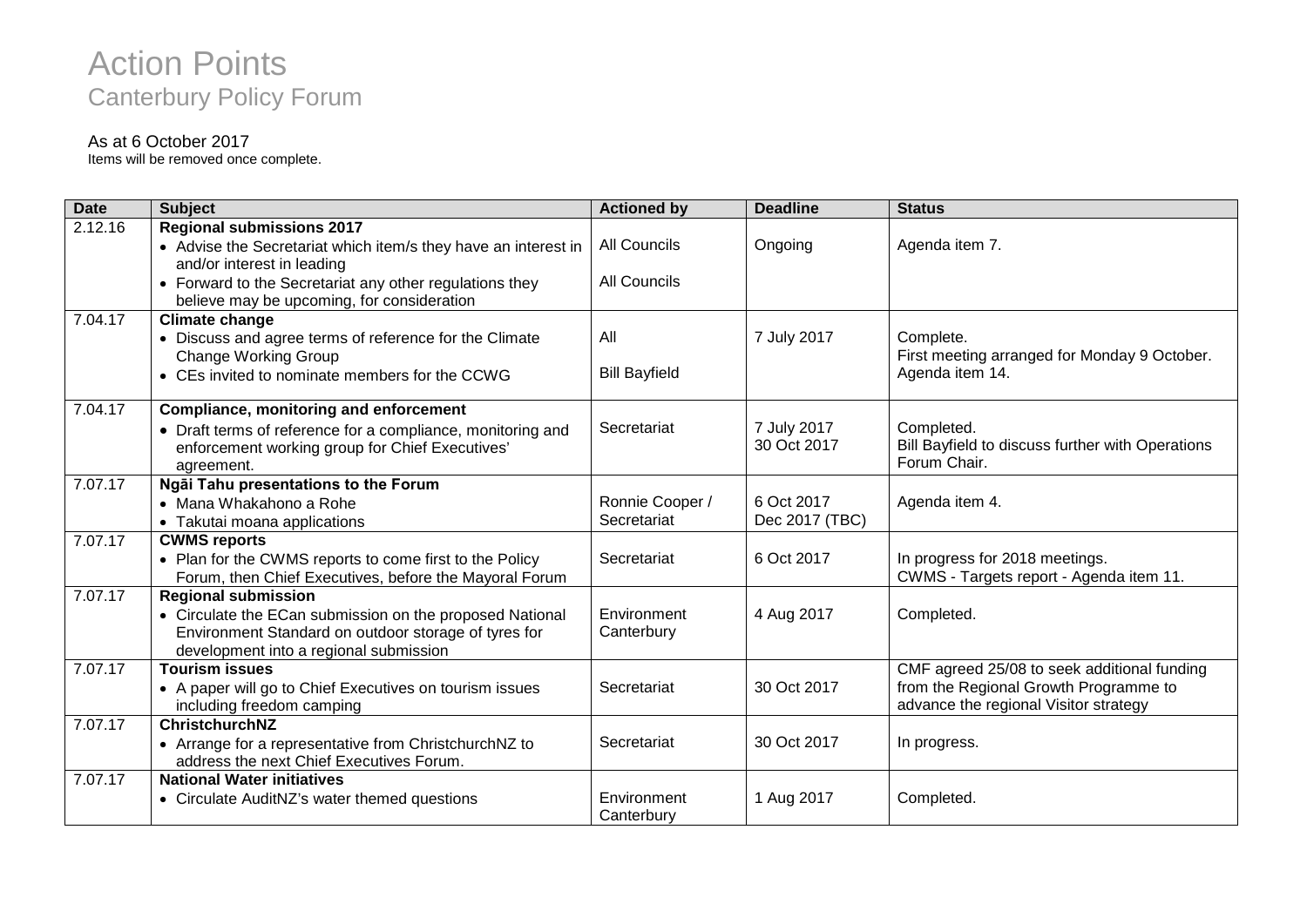# Canterbury Policy Forum Theorem 11 Item 5

**Date:** 6 October 2017

**Presented by:** Bill Bayfield

### Environment Canterbury's draft community outcomes

#### Purpose

To give Policy Forum members an opportunity to discuss Environment Canterbury's draft community outcomes with a 'regional lens'.

#### Recommendations

That the Canterbury Policy Forum:

1 discuss Environment Canterbury's draft community outcomes.

#### **Background**

- 1 Environment Canterbury's Council has undertaken its strategic direction setting for the coming years and has drafted community outcomes for the 2018-2028 Long-Term Plan. The draft community outcomes are aspirational, long-term and for the region.
- 2 While there is a statutory Long-Term Plan process that we will follow, we consider it appropriate that we discuss the draft community outcomes with Policy Forum members and then with Chief Executives and the Mayoral Forum to get a regional perspective.

#### **Discussion**

- 3 We'd appreciate your thoughts on the following questions.
	- Are these outcomes for a Regional Council or can they be considered as outcomes for the region?
	- Do they fit Canterbury?
	- Do Territorial Authorities see value in owning them as the region's outcomes?
	- How might this work?

#### Environment Canterbury's draft community outcomes

4 Environment Canterbury's current\* purpose is:

Facilitating sustainable development for the Canterbury region:

#### Te hauwaere / te kauneke tauwhiro / Waitaha

\*Please note that Council may revisit this following engagement on the community outcomes.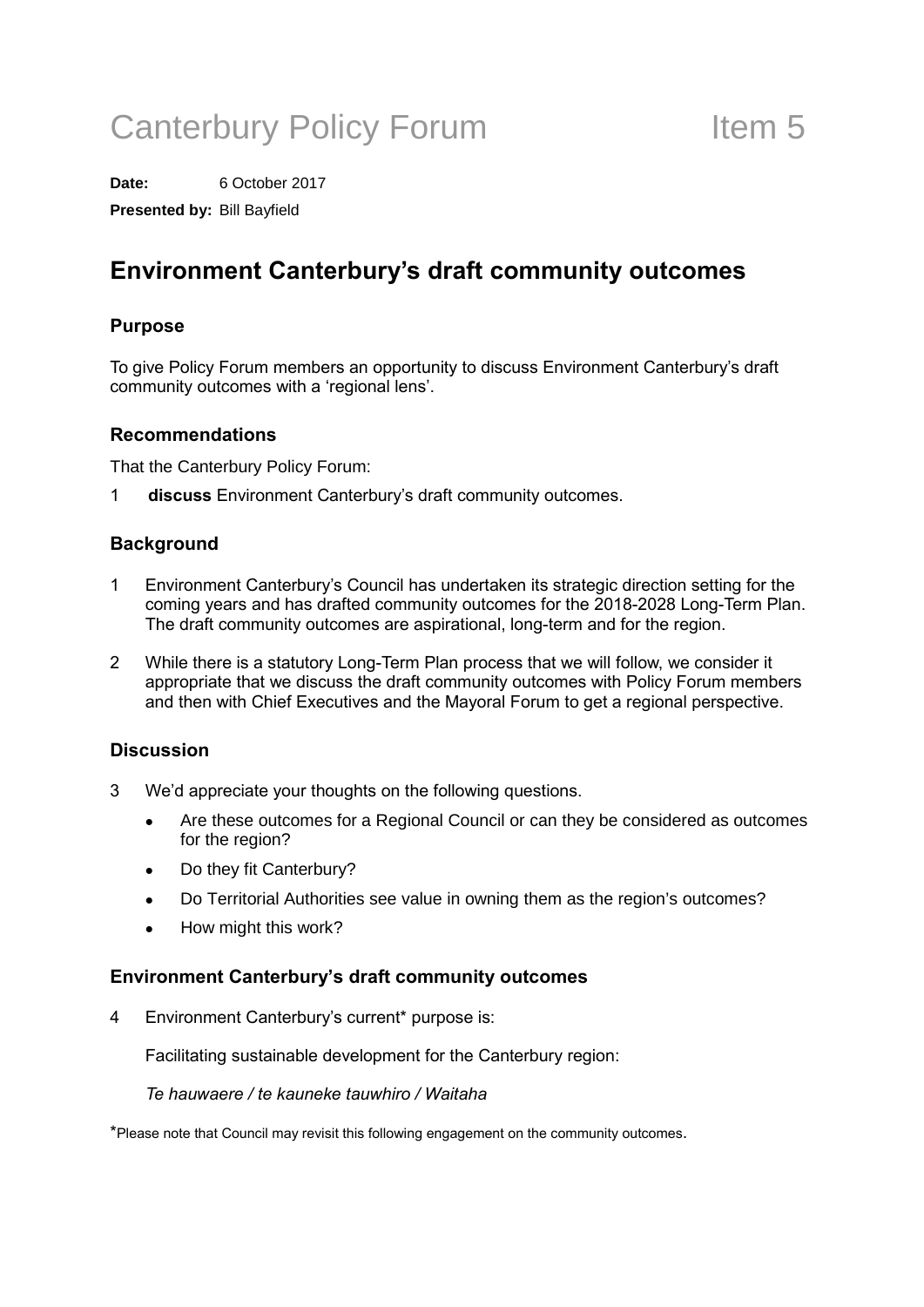We do this so:

- We can breathe clear air, play and swim in the rivers, gather mahinga kai, benefit from the productive use of our land, and enjoy Canterbury's unique biodiversity taonga and landscapes.
- We can live, travel and move goods with ease, within and to/from the region, facilitating work, leisure and tourism.
- We have access to the information we need to be resilient in the face of short-term hazards and well-prepared for longer-term change to our region's natural environment.
- We can all see, understand, and help shape the nature of Canterbury: its past, its present, and its future.

#### Formal engagement process

- 5 Our formal engagement process has begun with Ngāi Tahu. Mayors, Chief Executives and other stakeholders have received information about engaging with our draft community outcomes during September via newsletter. The community has been invited to give feedback on these draft outcomes and our overall strategic direction during October. Staff and governance discussions with your organisations will also follow at regular council / Environment Canterbury meetings.
- 6 Environment Canterbury will note, collate, and consider feedback over the coming months, which will be reflected in the draft community outcomes that will be released in the draft LTP document for consultation in March next year.

#### Next steps

7 Environment Canterbury will invite Chief Executives on 30 October 2017 and the Canterbury Mayoral Forum on 2 December 2017 to discuss the draft outcomes from a regional perspective.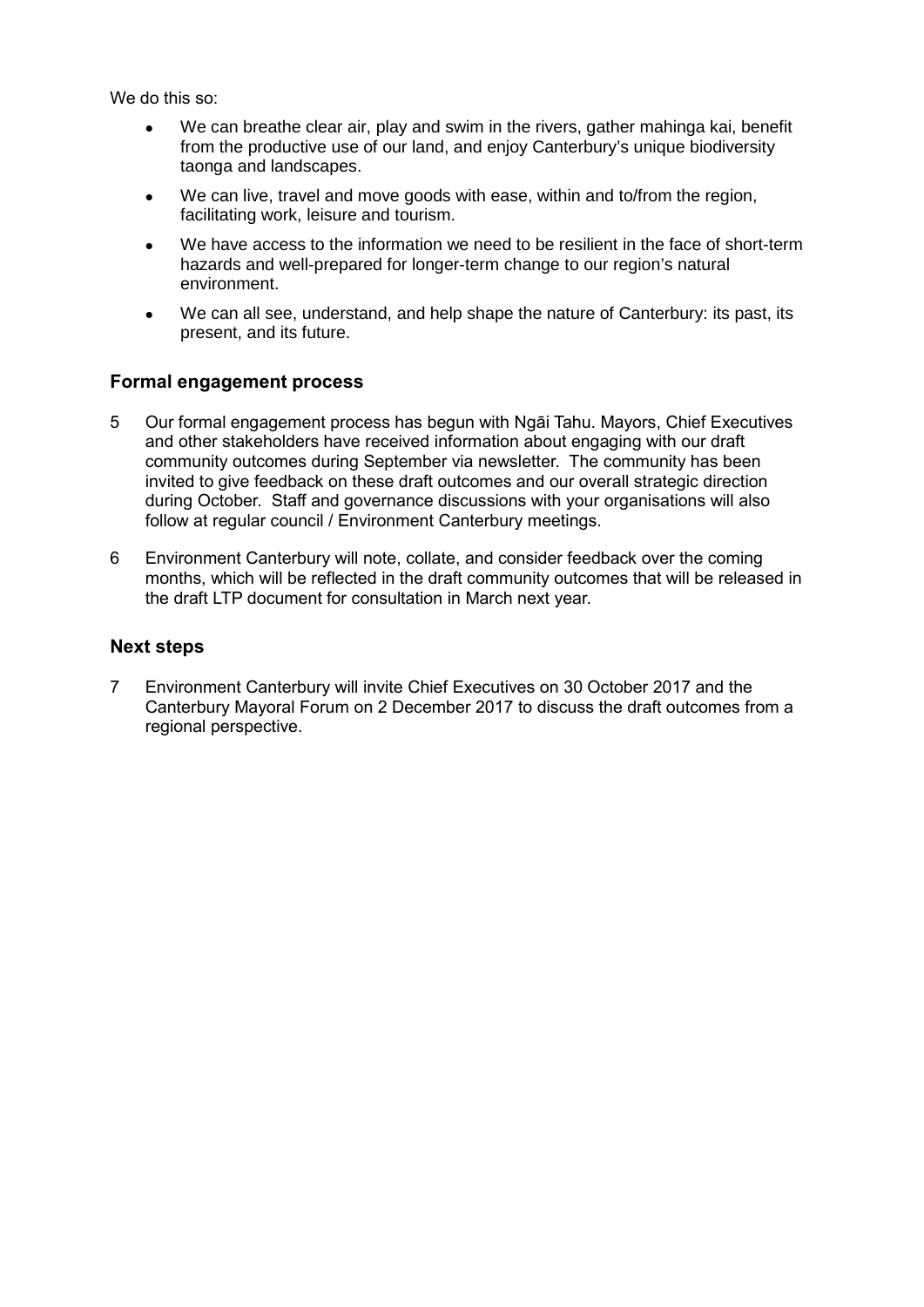# Canterbury Policy Forum Them 7

**Date:** 6 October 2017 **Presented by:** Cameron Smith

### Regional submissions 2017

#### **Purpose**

The table below lists central government legislative changes identified by the Canterbury Policy Forum that may require a regional response in 2017. The table has been updated for review as a standing item for the Policy Forum. The agreed process for regional submissions is attached as Appendix A.

#### **Recommendations**

That the Canterbury Policy Forum:

- 1 note there is considerable uncertainty about future legislative proposals due to the general election, including whether proposals will be consulted on before the end of 2017
- 2 agree which legislation and national policy instruments will require a regional submission agree which councils and/or working groups will lead development of regional submissions
- 3 note we are working to broaden the focus of this list beyond the RMA/environmental arena.

| <b>Topic</b>                                 | <b>Regional</b><br>sub? | <b>Timing and status</b>                                                                                              | <b>Lead Council /</b><br>working group     |  |  |
|----------------------------------------------|-------------------------|-----------------------------------------------------------------------------------------------------------------------|--------------------------------------------|--|--|
| Air (amendments to<br>the NES)               | Y                       | Public consultation before end of year<br>if it's a priority, but possibly 2018 if not<br>or if change of government. | ECan                                       |  |  |
| Dam safety                                   | Y                       | Public consultation before end of year<br>if it's a priority, but possibly 2018 if not<br>or if change of government. | ECan                                       |  |  |
| <b>National Planning</b><br><b>Standards</b> | ?                       | Discussion paper on iwi planning<br>provisions expected very shorly.                                                  | Planning<br><b>Managers Group</b><br>(tbc) |  |  |
| <b>Biodiversity NPS</b>                      | Y                       | Collaborative working group<br>discussions 2017-18. Public<br>consultation late 2018/2019.                            | ECan                                       |  |  |
| Natural hazards                              | Y                       | Non-statutory engagement not<br>expected till 2018, assume public                                                     | Regional working<br>group                  |  |  |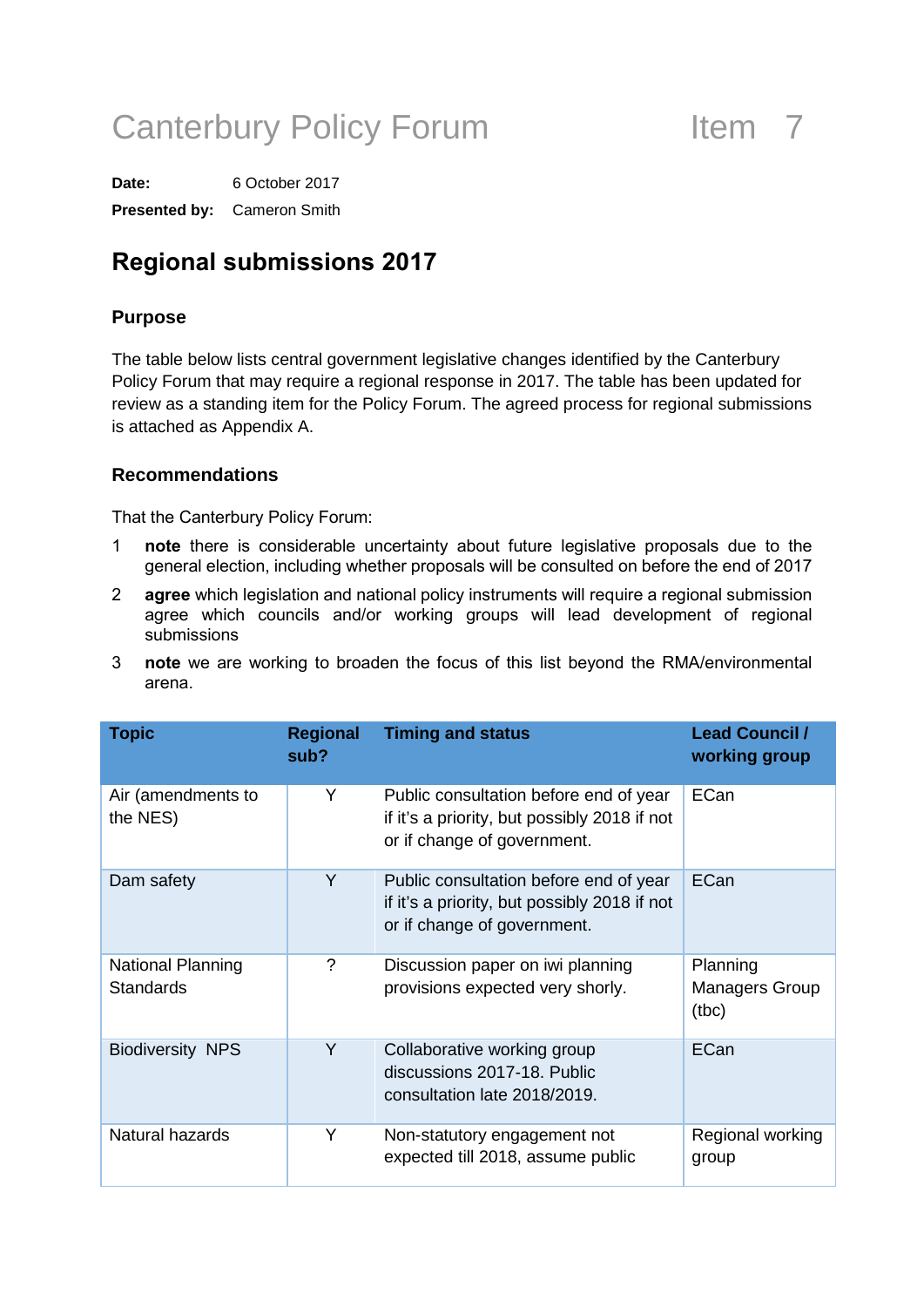|                                                                |               | consultation not expected till late<br>2018/2019.                                                                                                                                     |                                                               |
|----------------------------------------------------------------|---------------|---------------------------------------------------------------------------------------------------------------------------------------------------------------------------------------|---------------------------------------------------------------|
| Drinking water inquiry<br>and NES                              | Y             | Stage 2 report due 8 Dec 2017                                                                                                                                                         | Canterbury<br><b>Drinking Water</b><br><b>Reference Group</b> |
| DIA review of 3<br>Waters                                      | ?             | Unclear on consultation process.<br>Stage 1 (problem analysis and<br>engagement) due end 2017.<br>Stage 2 (option assessment) due<br>March 2018.<br>Stage 3 (decisions) due May 2018. | $\gamma$                                                      |
| Productivity<br>Commision low-<br>emissions economy<br>inquiry | $\mathcal{P}$ | Issues paper submissions due 2<br>October.<br>Draft report due February 2018.                                                                                                         | Deadline passed<br>Climate Change<br><b>Working Group??</b>   |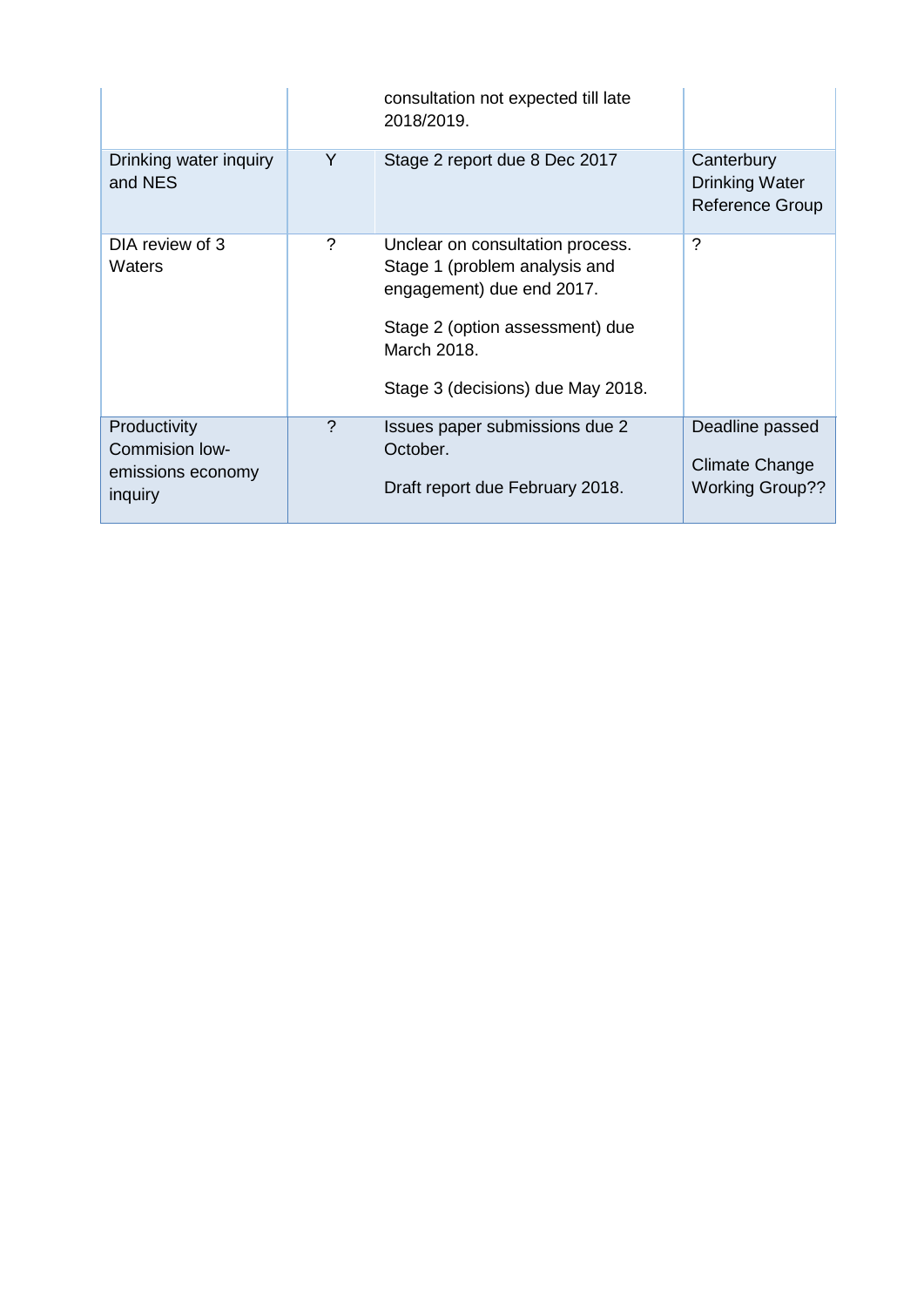### **Appendix A: One strong voice for Canterbury**

- 1. Some reasons for establishing the Canterbury Policy Forum in 2013 were to:
	- identify issues affecting Canterbury and investigate whether they can benefit from collaboration and/or joint advocacy
	- reduce duplication of policy effort and, as a result, work more effectively and efficiently together
	- provide support to smaller councils when assessing national and regional policy initiatives.
- 2. Member councils agree that an issue impacts significantly on Canterbury on a regional or sub-regional basis, EITHER:
	- through the Mayoral Forum
	- through horizon scanning of what's coming at us as a standing item on the Policy Forum agenda, AND/OR
	- by a member council raising it with other councils and the relevant Forum Chair by email and/or a teleconference call, AND/OR
	- by the Secretariat alerting the relevant Forum Chair, in response to an invitation or opportunity to submit on an issue.
- 3. The relevant Forum or its Chair identifies and commissions a lead council or councils to prepare a draft joint submission in consultation with member councils and with the support of, and in consultation with, technical working groups as appropriate. The lead council is to reach agreement with other councils on the joint submission.
- 4. Our Mayors are committed to 'standing together for Canterbury' to secure the best possible outcomes for our region and its communities. It is accepted and to be expected, however, that Mayors will not be of a single mind on every issue, and that joint submissions may need to express majority/minority views and do not require unanimity. Mayors and member councils reserve the right to make individual submissions.
- 5. Regional submissions as agreed are normally signed by the Chair of the Mayoral Forum and/or the lead Mayor of relevant Canterbury Regional Economic Development Strategy work programmes. Wherever possible, Mayors request a joint appearance (in person or by teleconference) before select committees and government inquiries.
- 6. The Secretariat's role is to support process and facilitate decision making by:
	- circulating a final draft to all Mayors, copied to all Chief Executives, for prior approval by 'reply all'
	- working with the lead council/s to prepare an agreed final version, formatted onto Mayoral Forum letterhead, for signature by the relevant Forum chair
	- emailing the submission to the recipient/s, or lodging it on the Parliament website for Select Committee submissions
	- circulating a copy of the final, signed letter or submission to all members of the Forum
	- saving documents into the Regional Council's document management system, in order to comply with requirements of the Local Government Official Information and Meetings Act 1987 and the Public Records Act 2005.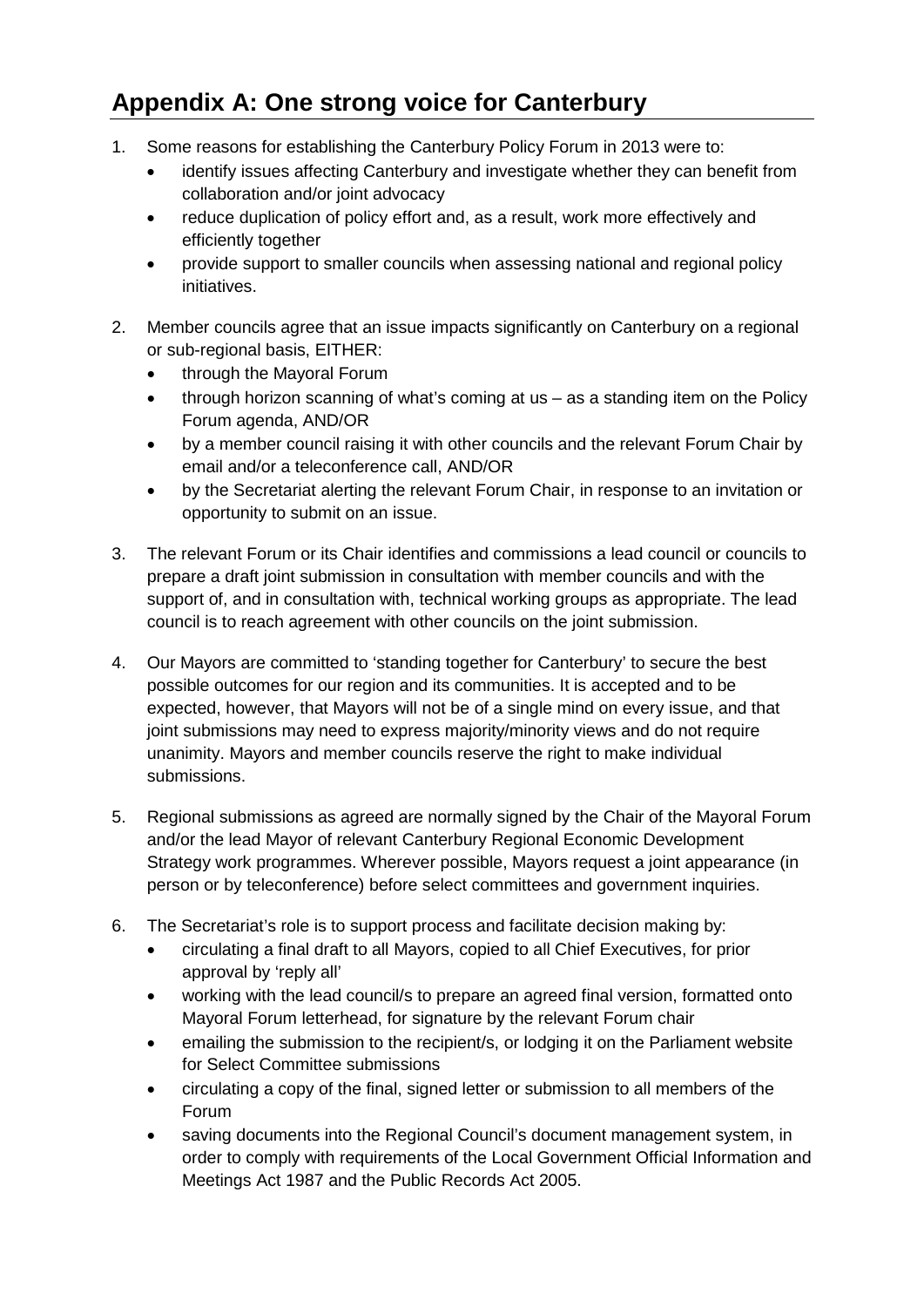# Canterbury Policy Forum Theorem 11 Item 8

**Date:** 6 October 2017 **Presented by:** Bill Bayfield, Chair

## **Policy Forum budget and levies 2017/18**

### **Purpose**

This paper proposes to maintain levies at the same level as in previous years.

#### **Recommendations**

That the Canterbury Policy Forum:

- 1 **agree** to maintain levies at the same level as in previous years
- 2 **adopt** the proposed budget for 2017/18.

#### **Background**

- 1 When the Policy Forum was established in October 2013, it was agreed that:
	- each council would meet its own costs of travelling to and participating in meetings
	- any venue and catering costs be met by the host council, as an offset against lower travel costs
	- any costs relating to the chair and the secretariat be absorbed by the chair's/ secretariat's council
	- information-sharing and document management be facilitated by use of a shared workspace (hosted by the Department of Internal Affairs), at an initial (establishment) cost of \$2,750.00 and a subsequent annual cost of \$2,250.00
	- the Forum's budget would include a Research Fund (\$5,000.00 for the period October 2013 to June 2014) to commission future-focused work.
- 2 The budget for the period of October 2013 to June 2014 was set at \$7,750.00, allocated in a manner broadly proportional to member councils' operating expenditure, except that Waitaki district contributed to the same level as Waimate district.
- 3 On 26 June 2015, the Forum agreed to discontinue use of the shared workspace.
- 4 The Forum operated at a deficit of \$1,284.78 in 2015/16, as we were working to only a rough estimate of likely costs for engaging a contractor to analyse infrastructure strategies in 2015-25 Long-Term Plans.
- 5 Expenditure for 2016-17 was \$3,245 including secretarial services, travel and website expenses. Taking into account the deficit from 2015-16, the surplus for 2016-17 is \$5,720.22.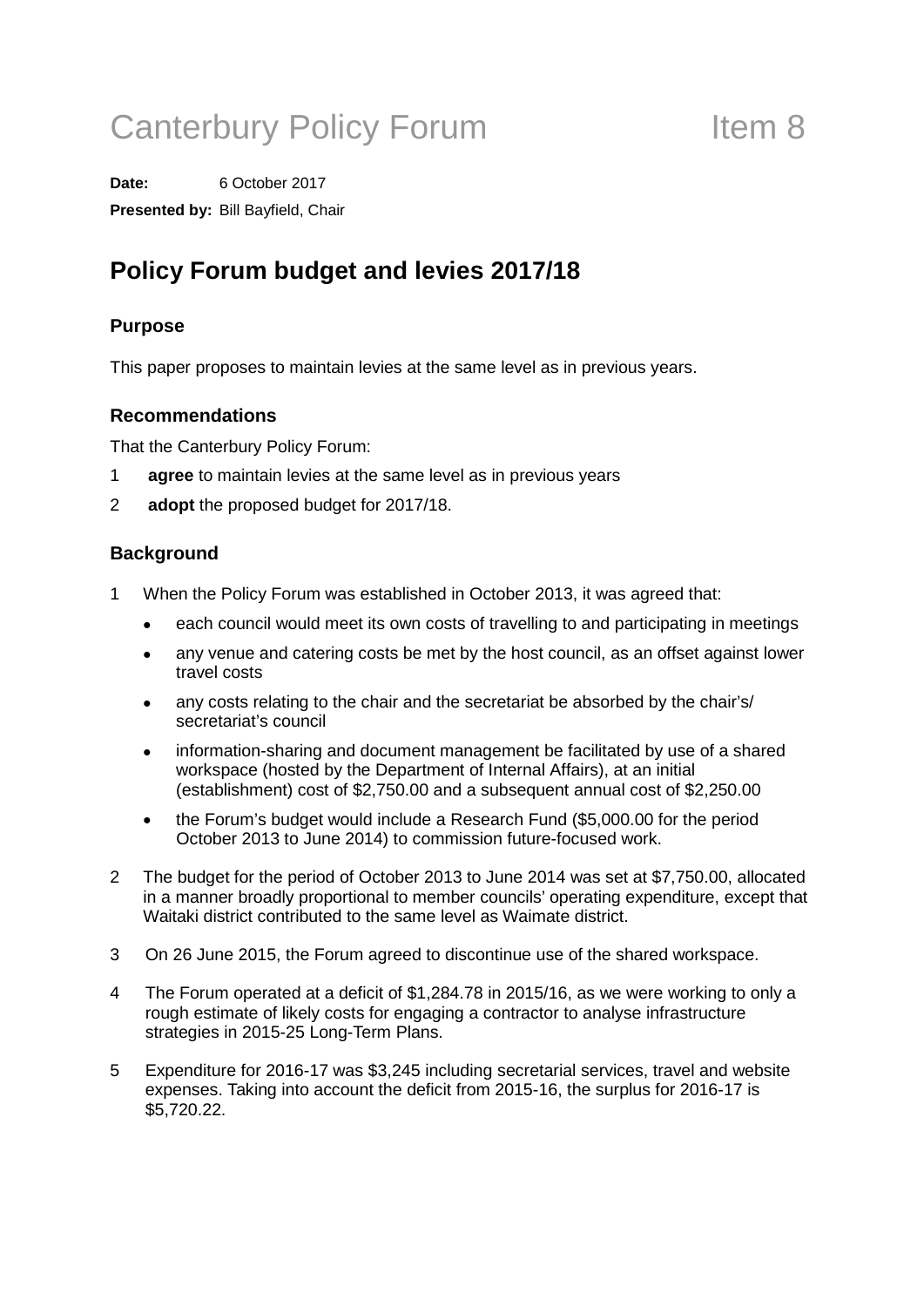#### **Proposed budget for 2017/18**

- 6 Maintaining levies at the current level will provide adequate resources for collaborative activities, for example:
	- investigating opportunities for further collaboration
	- policy review given the possibility of a change of government
	- commissioning population analysis if required to support development of 2018–28 Long-Term Plans
	- underwriting regional staff development workshops.
- 7 If the surplus is maintained, we can revisit the issue of levies for 2018/19 before member councils complete their budgets.

| <b>INCOME</b>                 |                       |           |                               |                  |    | <b>EXPENDITURE</b>    |                               |    |                 |                               |                          |                       |           |
|-------------------------------|-----------------------|-----------|-------------------------------|------------------|----|-----------------------|-------------------------------|----|-----------------|-------------------------------|--------------------------|-----------------------|-----------|
| Item                          | <b>Budget 2016/17</b> |           | Actual 2016/17 Budget 2017/18 |                  |    |                       | Item                          |    |                 | Budget 2016/17 Actual 2016/17 |                          | <b>Budget 2017/18</b> |           |
| Balance b/fwd                 |                       |           | -Ŝ                            | 1.284.78         | S. | 5.720.22              | Research fund                 |    | 7.000.00 \$     |                               | $\overline{\phantom{a}}$ |                       | 10,000.00 |
| Christchurch City             | Ś                     | 2.100.00  | S                             | 2,100.00         | S. | 2,100.00              | Underwrite training events    |    | 450.00 \$       |                               | ٠                        |                       | 800.00    |
| <b>Environment Canterbury</b> | Ś                     | 2,100.00  | S                             | 2,100.00         | S. | 2,100.00              | Regional forums website proj. | Ś  | 1,500.00 \$     |                               | $164.00 \quad$ \$        |                       |           |
| Waimakariri DC                | S                     | 1.100.00  | S.                            | 1.100.00         | S. | 1.100.00              | Travel (Responsible Camping)  | S  | ٠               | Ś                             | 381.00 \$                |                       | 400.00    |
| Selwyn DC                     |                       | 1.100.00  | S.                            | 1.100.00         | S  | 1.100.00              | Secretarial services          |    | ٠               |                               | 2,700.00 \$              |                       |           |
| Timaru DC                     |                       | 1.000.00  | .S                            | 1.000.00         | S  | 1.000.00              | Collaborative projects        |    |                 |                               |                          |                       | 4,500.00  |
| Ashburton DC                  |                       | 1.000.00  | S.                            | 1,000.00         | S  | 1,000.00              |                               |    |                 |                               |                          |                       |           |
| Hurunui DC                    |                       | 530.00    | -S                            | 530.00 \$        |    | 530.00                |                               |    |                 |                               |                          |                       |           |
| Waimate DC                    |                       | 400.00    | -Ŝ                            | 400.00 \$        |    | 400.00                |                               |    |                 |                               |                          |                       |           |
| Waitaki DC                    |                       | 400.00    | S.                            | $400.00 \quad S$ |    | 400.00                |                               |    |                 |                               |                          |                       |           |
| Kaikoura DC                   |                       | 260.00    | Ŝ.                            | 260.00 S         |    | 260.00                |                               |    |                 |                               |                          |                       |           |
| Mackenzie DC                  |                       | 260.00    | Ŝ                             | 260.00           | S. | 260.00                |                               |    |                 |                               |                          |                       |           |
|                               | Ś                     | 10.250.00 | S                             |                  |    | 8,965.22 \$ 15,970.22 |                               | \$ | 8.950.00 \$     |                               | 3.245.00 S               |                       | 15,700.00 |
|                               |                       |           |                               |                  |    |                       |                               |    | Surplus/deficit | S                             | $5.720.22$ \$            |                       | 270.00    |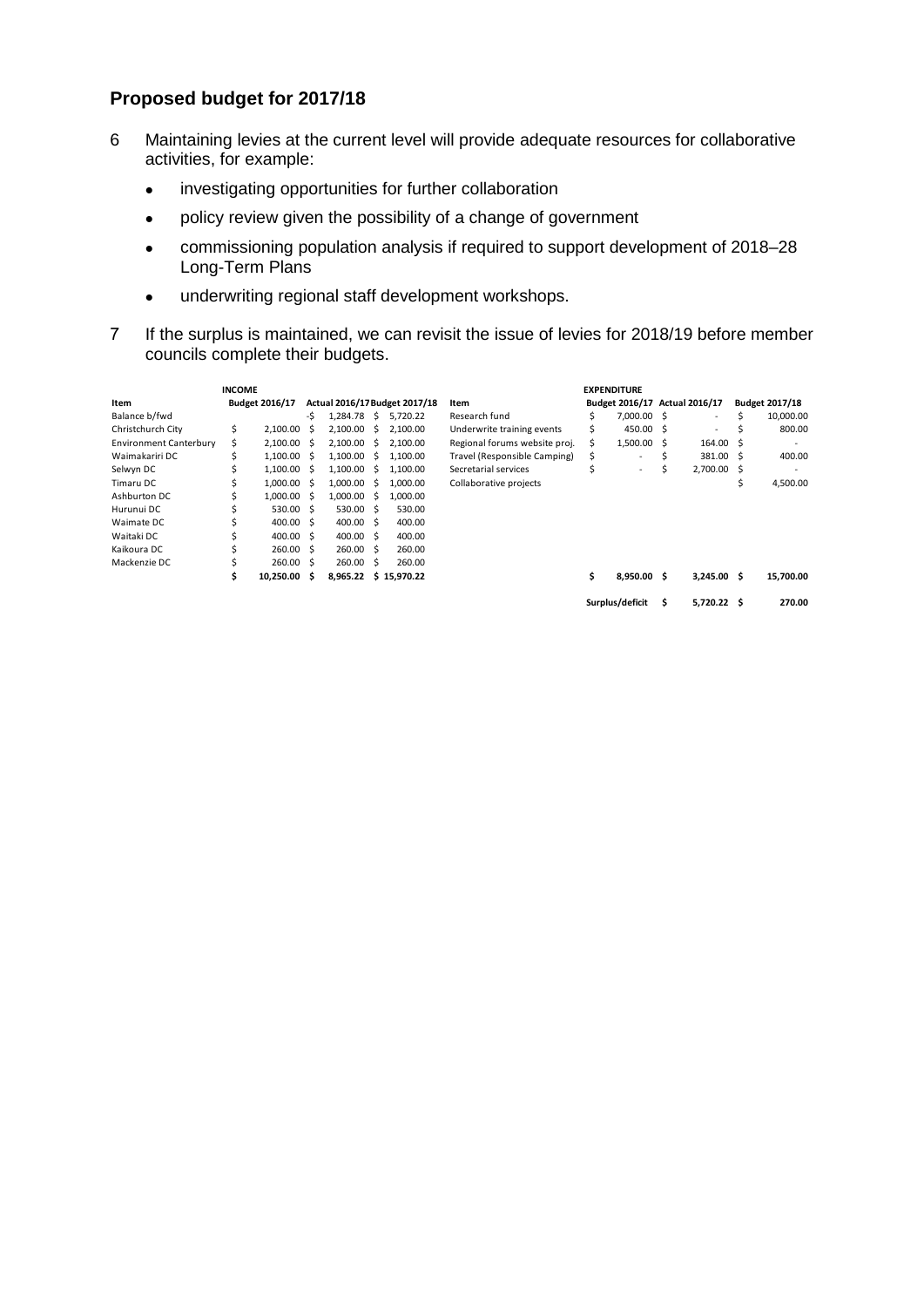# Canterbury Policy Forum Theorem Item 9

**Date:** 6 October 2017 **Presented by:** David Bromell, Secretariat

### Training proposal: Using population data in policy and planning

#### Purpose

This paper proposes a regional training workshop in the first quarter of 2018 on using population data in policy and planning.

#### Recommendations

That the Canterbury Policy Forum:

1 request the secretariat to organise a regional training workshop in the first quarter of 2018 on using population data in policy and planning.

#### **Background**

- 1 On 21 July 2017, the Policy Forum hosted a workshop on writing select committee submissions and effective policy writing. Staff from the Office of the Clerk presented in the morning session on Select Committees; the afternoon was a workshop on effective policy writing led by the secretariat.
- 2 The purpose of the workshop was to build staff confidence and capability and create a policy hapori/community of practice across the region. Despite an adverse weather event, 28 policy and planning staff were able to attend from the Hurunui, Waimakariri, Christchurch, Ashburton and Waimate councils, Environment Canterbury and the CDHB.
- 3 The workshop was offered at no cost to member councils other than travel and staff time. Printing and catering costs were met from a small Policy Forum budget (\$450 in 2016/17) for underwriting training events.

#### Proposal

- 4 The secretariat proposes to organise a regional training workshop for the first quarter of 2018 on using population data in policy and planning.
- 5 Dr David Bromell is a member of the Population Association of New Zealand. He supports Environment Canterbury with population analysis and maintains the section on the regional council website on Canterbury's population [\(www.ecan.govt.nz/population\)](http://www.ecan.govt.nz/population).
- 6 If the Forum agrees, David will work with demography staff from Statistics New Zealand's Christchurch office to design an introductory workshop on using population data in local authority policy and planning.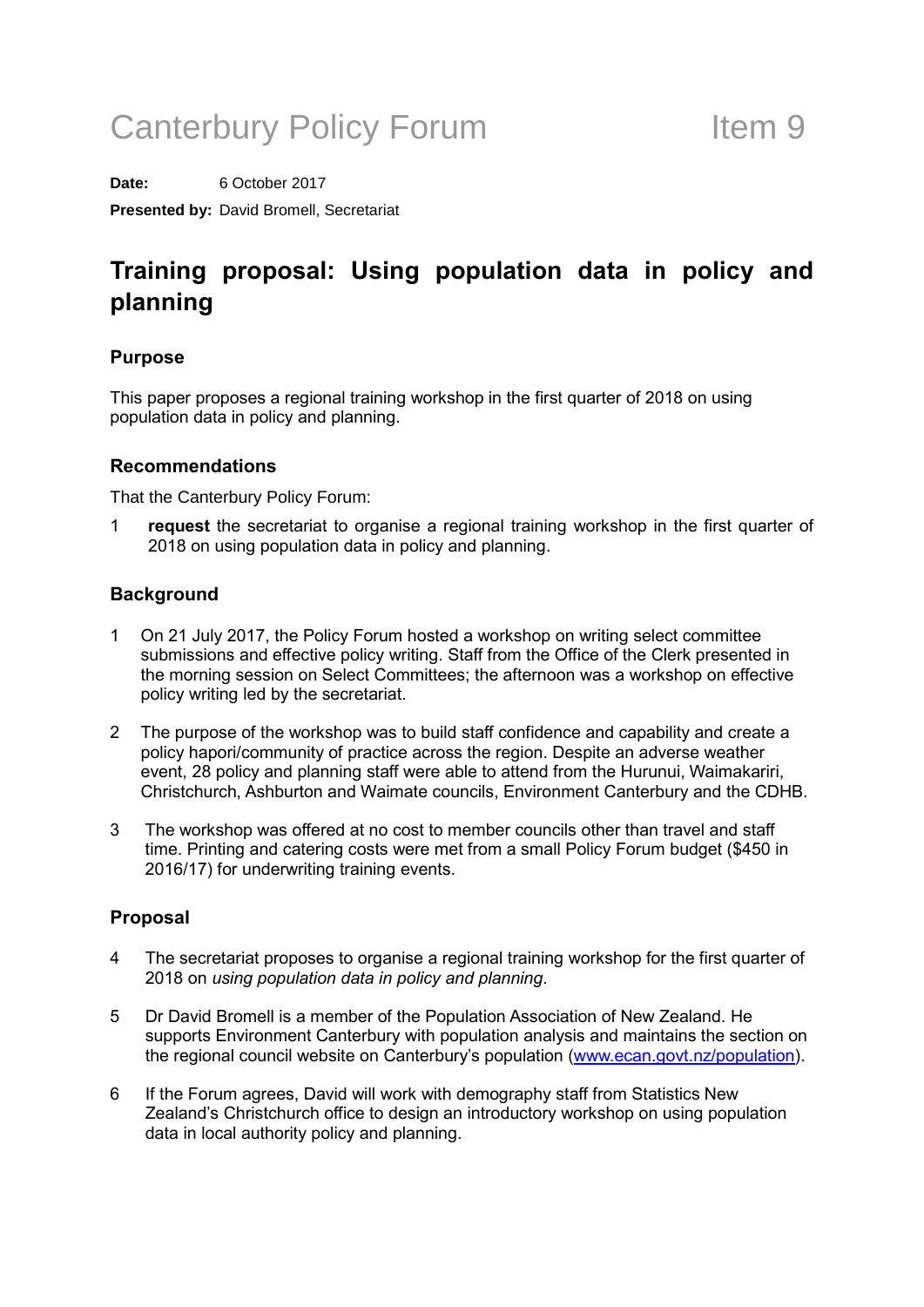7 Priority for attendance will be given to staff from member councils. Remaining places will be offered to the Greater Christchurch Partnership secretariat, Te Rūnanga o Ngāi Tahu and the Canterbury and South Canterbury District Health Boards.

#### **Rationale**

- 8 Due to an ageing population structure, Statistics New Zealand has projected a one-inthree chance that New Zealand's population will experience natural decrease (more deaths than births) by 2068.
- 9 We expect increasing urbanisation. Patterns of population growth and contraction will vary considerably across regions and territorial authorities. Some areas will struggle with growth; others with decline.
- 10 Some implications for local government were identified in a supplementary edition of Policy Quarterly (June 2017) on ['The ebbing of the human tide: What will it mean?'](http://igps.victoria.ac.nz/publications/PQ/2017/PQ-Vol-13-Supplementary-2017.pdf)
- 11 On 24 August 2017, the Committee for Canterbury launched a project to advocate for public debate of population policy for our region [\(http://canterburyatonepointfive.co.nz/\)](http://canterburyatonepointfive.co.nz/).
- 12 Population change was identified as a 'key shift facing our communities' in Local Government New Zealand's July 2016 discussion paper, [The 2050 Challenge: Future](https://www.google.com/url?q=http://www.lgnz.co.nz/assets/42597-LGNZ-2050-Challenge-Final-WEB-small.pdf&sa=U&ved=0ahUKEwiJ2eyl35HWAhUHXbwKHdq1AggQFggEMAA&client=internal-uds-cse&usg=AFQjCNEhJufsgpVyH-VXMiDVeXYUcQNWDw)  [proofing our communities.](https://www.google.com/url?q=http://www.lgnz.co.nz/assets/42597-LGNZ-2050-Challenge-Final-WEB-small.pdf&sa=U&ved=0ahUKEwiJ2eyl35HWAhUHXbwKHdq1AggQFggEMAA&client=internal-uds-cse&usg=AFQjCNEhJufsgpVyH-VXMiDVeXYUcQNWDw)
- 13 The Census of Population and Dwellings will be held on Tuesday 6 March 2018. The workshop will prepare council staff to access and use Census data as it becomes available during 2018–19.

#### Indicative draft outline

- 14 A workshop run between 10:00 am and 3:00 pm could cover, for example:
	- why population change matters for local government
	- population estimates and projections
	- family and household estimates and projections
	- how to use NZ. Stat and Infoshare to extract data
	- working with data for small geographical units (area units and meshblocks)
	- urban/rural classification
	- Census data and Census 2018
	- presenting population information to decision makers
	- building a community of practice.
- 15 Feedback is invited from the Policy Forum on useful content to include in the workshop.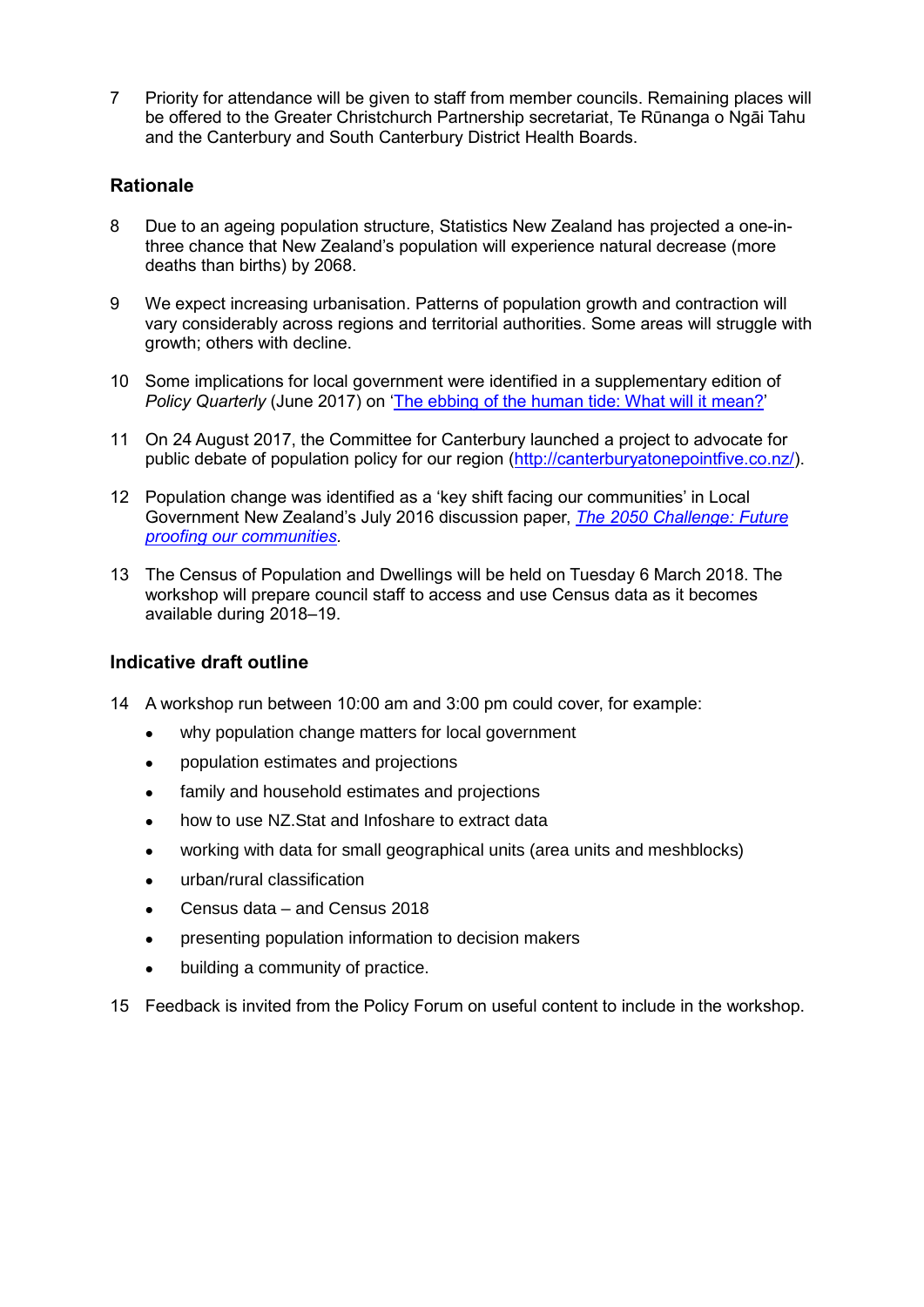# Canterbury Policy Forum Item 11

**Date:** 6 October 2017 **Presented by:** David Perenara-O'Connell

### CWMS Targets Progress Report 2017

#### Purpose

To provide the Canterbury Policy Forum with the Canterbury Water Management Strategy (CWMS) Targets Progress Report 2017.

#### Recommendations

That the Canterbury Policy Forum:

1 note the CWMS Targets progress report 2017.

#### CWMS Targets Progress Report

- Every two years Environment Canterbury completes a report to assess progress against the Canterbury Water Management Strategy (CWMS) Targets. The 2017 report is complete and can be found on the Environment Canterbury website. [https://www.ecan.govt.nz/your-region/your-environment/water/measuring](https://www.ecan.govt.nz/your-region/your-environment/water/measuring-progress)[progress](https://www.ecan.govt.nz/your-region/your-environment/water/measuring-progress)
- 2 Information has been drawn from across the CWMS partners, agencies and organisations to report progress.
- 3 The Report focuses on progress towards the 2020 targets but continues to update related 2015 targets.

#### Progress at a glance

- 4 It is a key role of the Canterbury Water Regional Committee (the Regional Committee) to review and provide assurance to Environment Canterbury and the Canterbury Mayoral Forum on matters like the targets report.
- 5 The Regional Committee agrees that, in aggregate, the assessment of progress to 2020 in the CWMS Targets Progress Report 2017 is fairly and accurately described.
- 6 In 2017 the CWMS is seven years into a 30-year programme from 2010 to 2040 almost 25% of the programme duration. At this time:
	- 49% of targets are assessed as *Started*
	- 25% are assessed at *Progress*
	- 11% are assessed at *Good Progress*
	- 6% are assessed as *Achieving*
- 7 Thus, 42% are assessed at Progress or better, and 5% are assessed as Not Started.